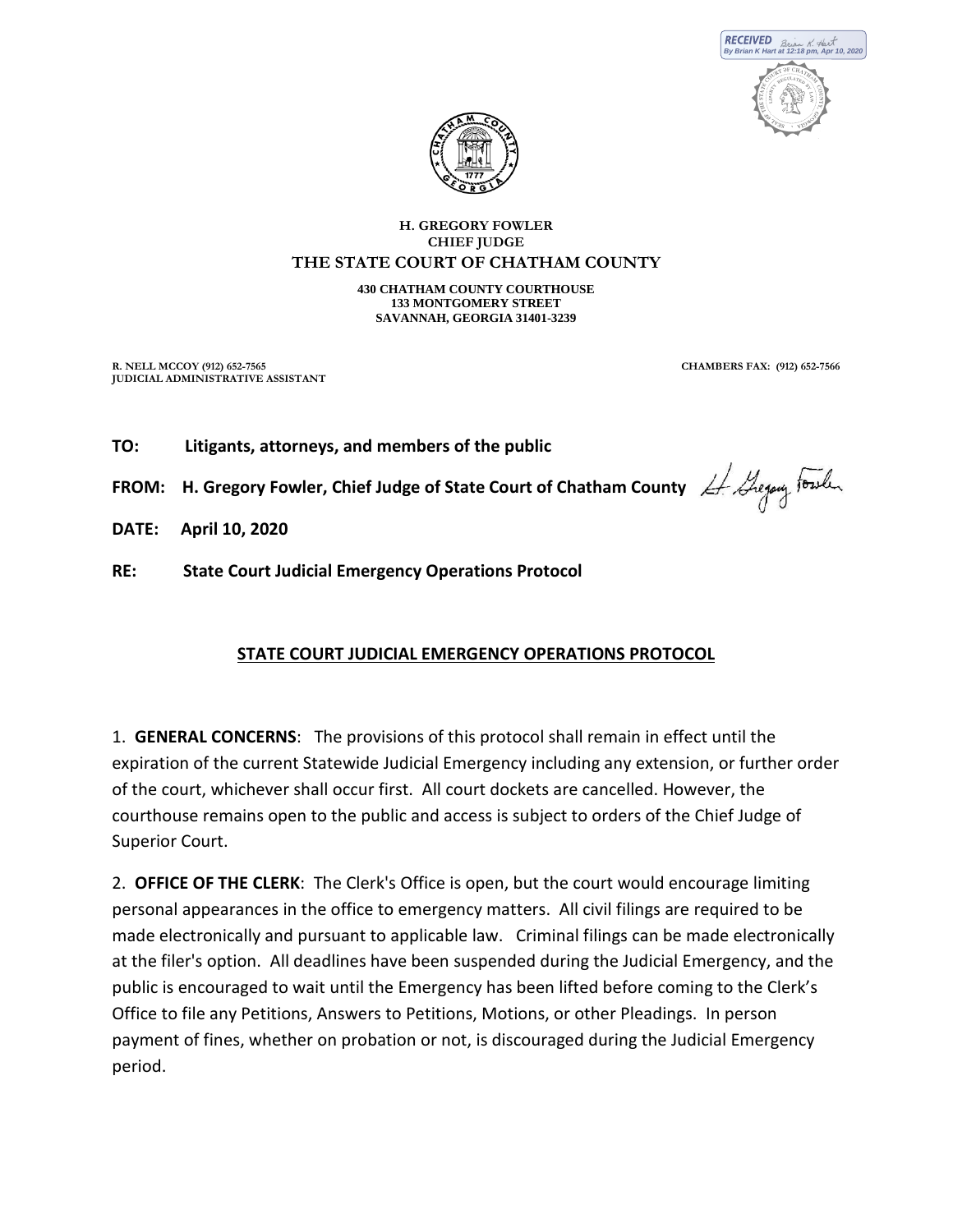3. **JURY TRIALS AND JURY SERVICE**: All jury trials and juries have been cancelled through Sunday, May 31, 2020. If you have received a jury summons for that period of time, you will not be needed, and you do not need to come to the courthouse. If you have received a jury notice to report after May 31, 2020, please call the jury line at (912) 652-7169 to find out if you are needed.

4. **CIVIL AND CRIMINAL GENERAL MATTERS**. All civil and criminal calendars have been cancelled during the Judicial Emergency. Do not contact the judicial offices to reschedule civil and criminal matters. You will receive new notices when court dates have been rescheduled. Consent orders and uncontested matters can be emailed to the office of the assigned judge through the judge's staff attorney. Miscellaneous matters may be heard by telephonic or video conference. Please contact the assigned judge's staff attorney if you have an exigent matter that you believe requires a conference. Keep in mind that all deadlines are suspended during the Judicial Emergency and the consent of all parties to proceed may be required.

5. **CRIMINAL BOND HEARINGS**: The Clerk's Office is authorized to release on subpoena any defendant arrested on a Failure To Appear warrant. The Clerk's Office will forward subpoenas to the Sheriff each morning. Further, a *Limited Standing Order For Probation Violation Own Recognizance Release* has been entered and is attached for reference. Therefore, State Court anticipates that bond petition needs should be greatly reduced. For other cases, the parties are encouraged to work out consent bonds to the extent possible. If there is still disagreement, the defense counsel should file a motion. A copy of the motion should be e-mailed to opposing counsel and also to the assigned judge through their staff attorney. Bond hearings can be scheduled for telephonic or video conference and will be coordinated by the judge's staff attorney.

6. **DUI COURT**: DUI Court is considered an essential function of the courts. With this in mind, DUI Court is continuing to provide services to all DUI Court participants. While the Judicial Emergency Order is in effect, there will be no regularly scheduled DUI Court sessions held in the courthouse. If there is a sanctioning issue, Judge Fowler will review this and determine whether a hearing is required. All questions regarding DUI Court should be emailed to dwood@chathamcounty.org.

7. **CONTACT WITH THE COURT**: You are encouraged to contact judicial offices as needed by email directed to the assigned judge's staff attorney or administrative assistant. Voicemail will be checked and telephone calls returned, but much of the Court staff will be working remotely. The rules prohibiting ex parte communication with judges remain in effect. Contact information for judicial offices:

# **Chambers of Chief Judge H. Gregory Fowler**

Administrative Assistant Nell McCoy (912) 652-7565; rnmccoy@chathamcounty.org

Staff Attorney Mark Smith (912) 652-7527; mesmith@chathamcounty.org

## **Chambers of Judge Hermann W. Coolidge, Jr.**

Administrative Assistant Patricia McCoy (912) 652-7495; pmccoy@chathamcounty.org